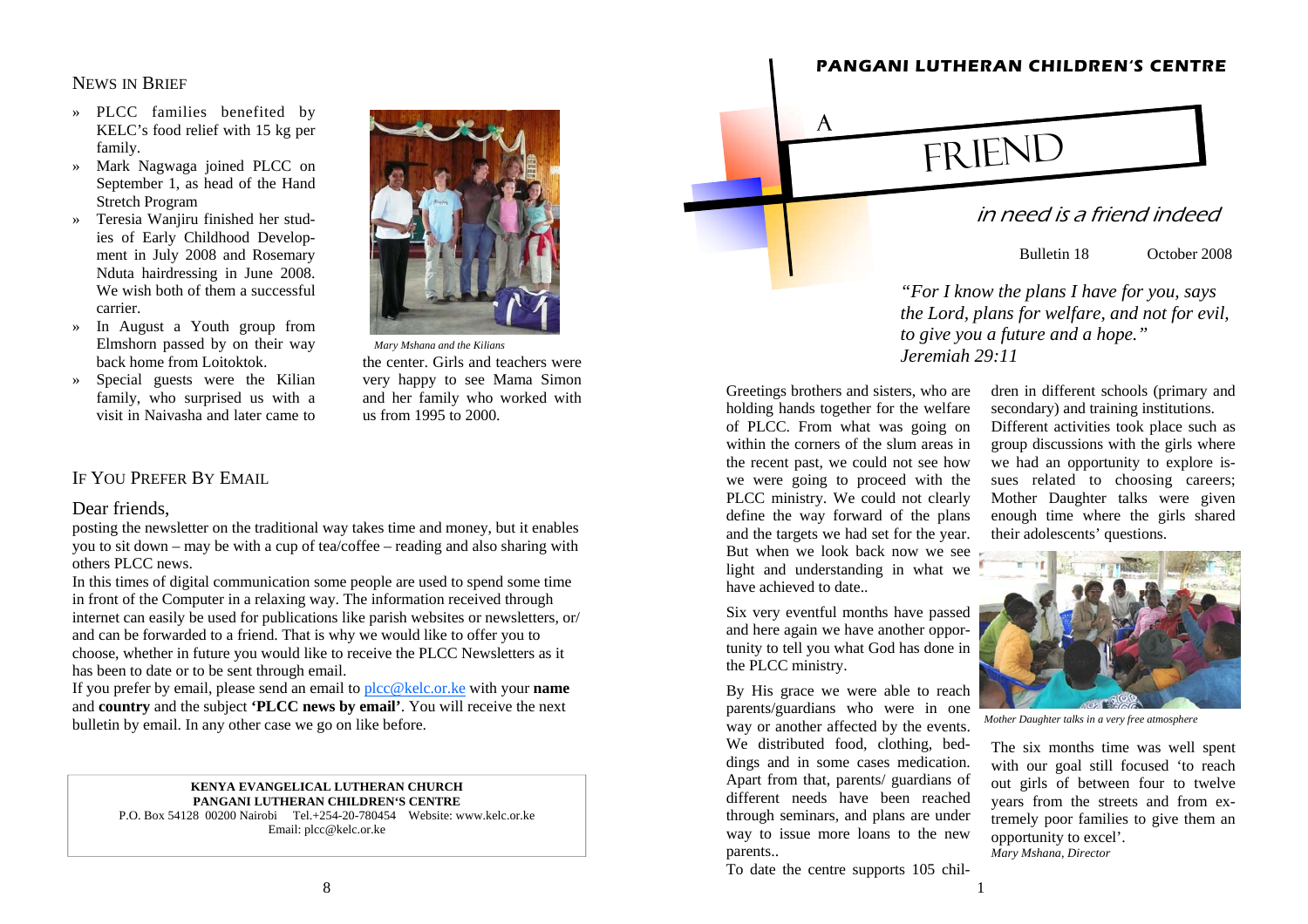# TO ENHANCE OUR TOGETHERNESS

The return of normalize to the country after the chaotic general election was good news to everybody. More so to school going children who had doubted if they could ever step in a classroom after all that they saw.

The first term ended well, with most of our girls showing improved performance in their end term examinations. Coming to second term, the beginning was quite well in *Lydia inmidst Kenya's wildlife on Crescent Island*  all the schools our children

go to, but towards the end the country was hit by a wave of secondary school strikes that spread country wide. We thank God that all our girls in secondary schools were not involved in this. However, like any Kenyan guardian or parent we did not escape the consequences that came with it. The secondary school students were complaining about among other things the use of continuous assessment tests in the final grading which were against, they



wanted to have a luxurious life in school and improper administration. After discovering this the government took the following measures: stopped the pre national examinations, withdrawal of use of mobile phones in schools and severe punishment to those who will be found going against school rules.

Eventually schools closed for August holidays and as it is our tradition, this year we took our girls to camp in Na-



*We could only make it by helping one another - the gorge in Hell's Gate* 

ivasha YMCA Lakeside Camp 108 km away from Nairobi. This event has always helped to enhance our togetherness as PLCC family as well as developing positive attitudes towards life.

While in Naivasha we visited Hell's Gate National Park, where we saw wildlife and walked through a gorge. Walking through the gorge was



The overview about PLCC expenditure 2007 shows: 70 % are invested directly into education and the needs of the girls. Altough, of course, we could not work without the other 30%, we are happy with this ratio.

| Girls                    | <b>USD</b>    |
|--------------------------|---------------|
| Informal education       | 485           |
| Primary education        | 5.124         |
| Secondary School         | 5.519         |
| Vocational training      | 2.679         |
| Clothes, shoes, uniforms | 4.738         |
| Food                     | 14.238        |
| Medical treatment girls  | 3.200         |
| Travel girls             | 4.756         |
| Hygiene / cleaning       | 738           |
| Camp/Retreat             | 6.410         |
| Fieldwork                | 857           |
| Repairs and maintenance  | 885           |
| Equipments               | 1.301         |
| Extra charges            | 2.006         |
| Security                 | 116           |
| Other expenses           | 68            |
| <b>Total Girls</b>       | <b>53.120</b> |
|                          |               |
| Girls                    | 53.120        |
| <b>Personnel costs</b>   | 18.515        |
| <b>Utilities</b>         | 3.547         |
| <b>Total PLCC</b>        | 75.182        |



Some of the new scarves in different colors and designs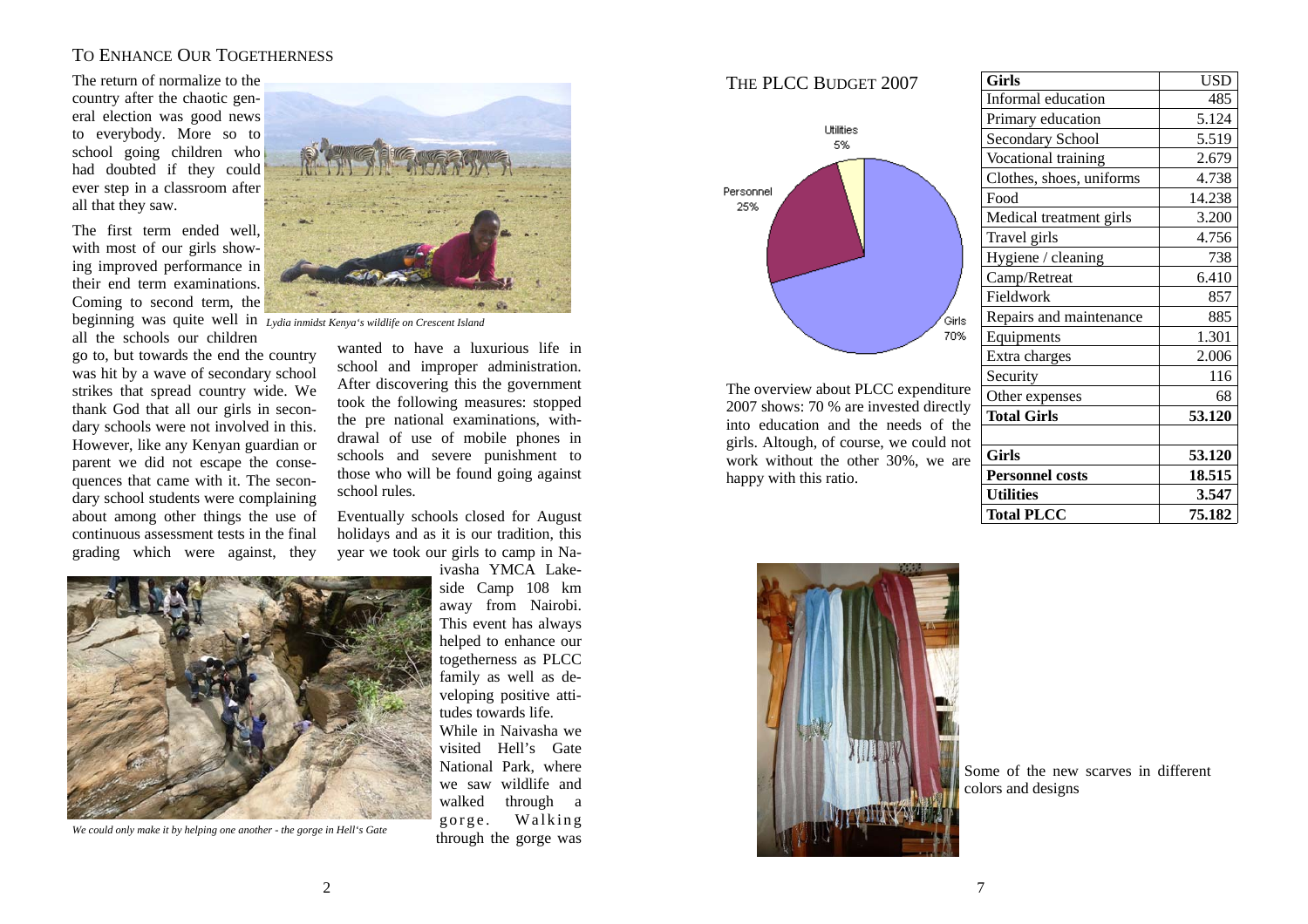# FOCUS ABOUT TOMORROW

Pangani House is committed to being a safe heaven for the girls. Many girls get transformed in behaviours; character as well as their health gets improved completely. As to the case of Zipporah Muthoni among other girls used to move with bad company which used to abuse drugs due to peer pressure, curiosity, ignorance and lack of knowledge. It was too hard for her to change her behaviour which contrib-



uted to deterioration of her health. But she was admitted to P <sup>a</sup> <sup>n</sup> g <sup>a</sup> <sup>n</sup> i House early this year and since then her life has totally <sup>c</sup> h <sup>a</sup> <sup>n</sup> g <sup>e</sup> d completely

*Zipporah* 

mentally and spiritually.

What is so remarkable about her is her zeal for live: she is full of energy, faith in God and even positive outlook. She is ready to pursue her goal in life. About her stay in Pangani House she confides to her friends that she was completely welcomed with one heart and she always thanks God for that, because she has what a young girl like her needs and this motivates her in day to day out.

If you would tell her to go back home she is not ready at all because she claims that if she goes back her life will be mangle again. She wants to relocate and forget about the past completely especially the life in slums and focus about tomorrow.

I can conclude by saying that Pangani House strives to provide all the girls with safe studying conditions, safe environment and health impacts in all our endeavours.

*Leonidah Mukua , Matron Pangani House* 

### **PA**NGANI **WE**AVING **NA**IROBI - PAWENA

Our order from Bavaria Sunday School was fulfilled in time and to the satisfaction of our customer. We met the challenges and this also encourages to go on with some lessons about colours and design offered by Janice Knausenberger. She was and still is a patient and well prepared teacher. After these lessons we started to weave scarves, which we hope you will all like them. Other meetings were to plan how to increase the production and how to find our way to the market. Her

advice is worth and helpful. Endless blessings for her have been our prayer.



*Monicah, Janice, Mary Mumbi, Mary Mshana sharing ideas on what is possible in weaving.* 



*High Jump is more than jumping high. You face a challenge!* 

the most exciting activity. There was climbing down, jumping, falling down and climbing up for 85 girls and their 10 teachers.



*At Lake Naivasha* 

We also visited Crescent Island, a semi island of Lake Naivasha, where we did not only see but also came to a close proximity to wild animals such as giraffes, zebras, wildebeests and others. The cool air from the lake made our walk around the island more enjoyable.

Since this year's camp had coincided with the Olympic Games, we could not have left Naivasha before conducting our own 'Olympic Games'. They were competing in football matches, long jump, high jump and running. There was a special competition for the small ones – carrying an Irish potato on a spoon with the mouth, and then walking as fast as possible. The best three in every event were awarded. A day before our departure from Na-

ivasha we had presentations of traditional dances and gospel music from the girls.

We came to the end of our stay in Naivasha and returned to Nairobi with a lot of satisfaction.

*Ronald Bosire, Teacher* 



*Funny games for the small ones*